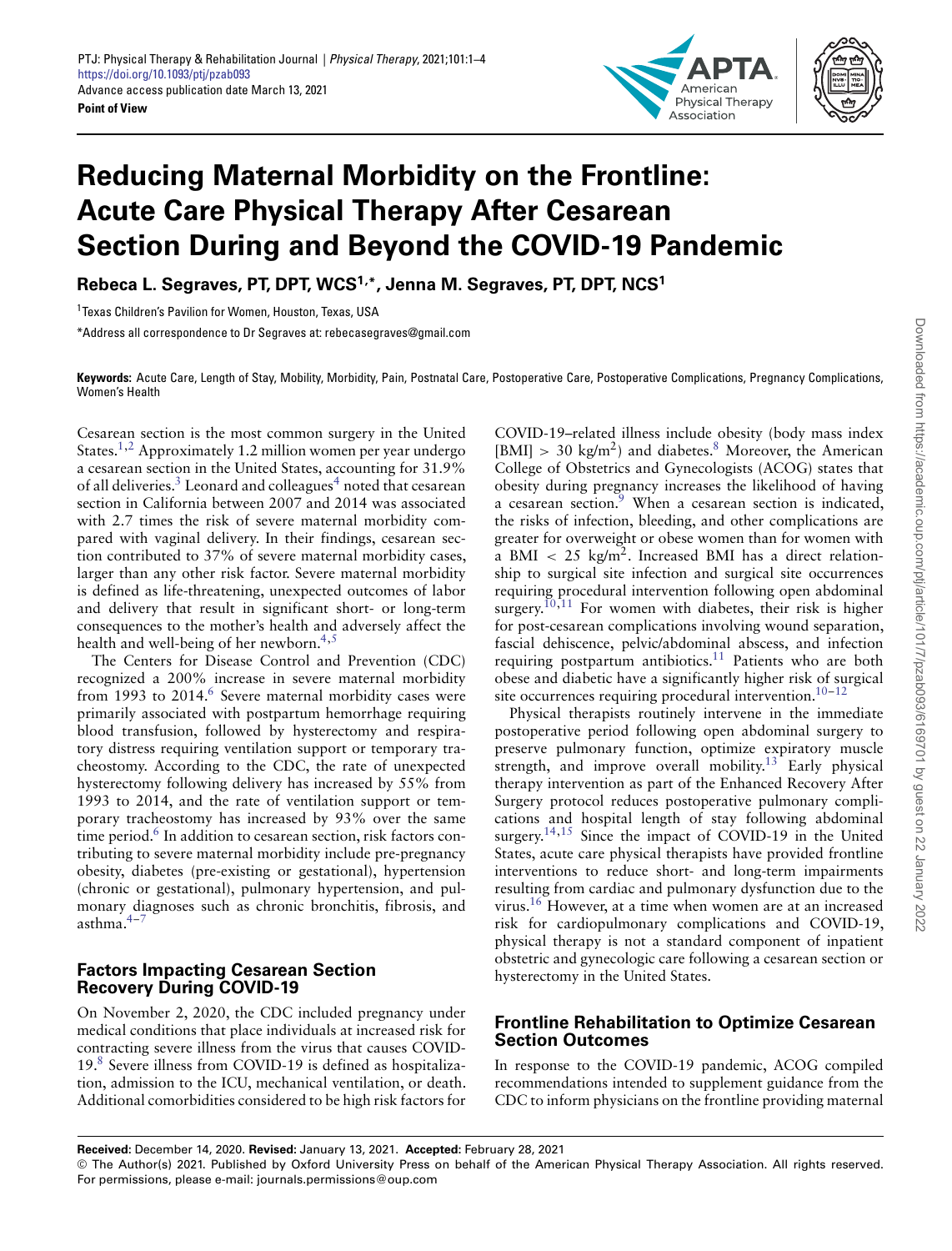care[.17](#page-2-16) Most hospitals where women delivered in the United States implemented visitor restriction policies that limited traditional support from doulas and family members. To reduce the risk of inadvertent exposure to the virus in women postpartum, ACOG recommended that physicians consider expedited discharge after 2 days following a cesarean sec-tion, a reduction from an average of 3 days.<sup>17,[18](#page-2-17)</sup> The initial post-cesarean wound check typically performed in person between 1 and 3 weeks was recommended to be conducted via telehealth. Federspiel and colleagues<sup>18</sup> noted that in the cases of uncomplicated cesarean sections for low-risk patients, hospital discharge on day 2 was not associated with 30-day readmissions. However, the authors emphasized that their analysis was deliberately limited to a small, low-risk subset of all cesarean sections and did not reflect patients with highrisk factors such as pregnancy-related hypertensive disorders or diabetes[.18](#page-2-17) Acute care therapists play a critical role in ensuring a safe discharge disposition of patients following open abdominal procedures regardless of their morbidity risk. In the immediate postoperative period after abdominal surgery, therapists can enhance recovery of pulmonary and bowel function, provide individualized wound management education, and instruct patients on techniques that improve their pain, ambulation, stair negotiation, and safety with transfers to prepare them for discharge to home. Data, including patient-reported outcomes, are needed to standardize acute care therapy services for women after cesarean section, similar to care that is routine following other abdominal surgeries or total joint replacement.<sup>14,[19](#page-2-18)</sup>

The goal of acute care physical therapy for women after cesarean section is to optimize their functional recovery and reduce wound-healing complications prior to hospital discharge. This is especially impactful in cases where first-time mothers were planning a vaginal delivery yet underwent a primary cesarean section. Following the implementation of COVID-19 restrictions, women delivering by cesarean section now have to navigate open abdominal surgery recovery with limited support from family and without specific strategies for protecting their incision during infant care and mobility. Acute care physical therapists are essential for expediting safe discharge during the COVID-19 pandemic to mitigate risks of maternal morbidity and to offer individualized instruction that accounts for unique environmental and social factors impacting postpartum recovery.

Physical therapy interventions provided to women immediately post-cesarean section are aligned with the Abdominal Core Surgery Rehabilitation Protocol that was developed for patients following hernia repair[.20](#page-2-19) The goals of introducing abdominal surgery rehabilitation in the immediate postoperative period after cesarean section are similar to the goals of the post-hernia repair protocol: to reduce post-surgical wound complications, optimize respiratory function and endurance, instruct patients on breathing and body mechanics to decrease pain and surgical wound tension during bed mobility and transfers, and to improve tolerance to activities involving walking and stair climbing. Post-surgical interventions for these procedures involve the use of an abdominal binder with instructions on appropriate placement over the hips, specific focus on breathing during exertion to reduce abdominal pressure associated with the Valsalva maneuver, and use of the logroll technique during bed transfers to reduce pain and surgical wound tension.

## **Unique Maternal Populations Who Benefit From Physical Therapy**

In addition to pre-pregnancy risk factors of obesity and diabetes, women with high-risk pregnancy conditions that require activity restriction have greater exposure to maternal morbidity following a cesarean section compared with a vaginal delivery. These high-risk pregnancy conditions include placenta previa, placenta accreta spectrum, severe preeclampsia, multiple gestation, and certain fetal abnormalities[.21,](#page-3-0)[22](#page-3-1) Women with these conditions are often prescribed some level of activity restriction that may place them at higher risk for maternal bone loss, muscle weakness, lower infant birth weight, and prolonged postpartum recovery.<sup>21</sup> Women who undergo a cesarean section following highrisk pregnancy activity restriction have a significantly higher rate of morbidity than women who delivered vaginally with the same level of activity restriction.<sup>21</sup> Acute care physical therapists in hospitals with antepartum units have a unique opportunity to develop therapeutic exercise programs for women with activity restrictions to reduce deconditioning, optimize postpartum recovery, and offer presurgical education to those expecting to undergo a cesarean section necessitated by their high-risk pregnancy diagnosis.

In May 2020, the CDC released provisional data from 2019 showing that 25.6% of first-time, low-risk mothers delivered by cesarean section[.23](#page-3-2) NTSV is the designation used for the rate of low-risk, nulliparous, term, singleton, vertex cesarean sections. First-time, low-risk mothers who are induced are twice as likely to undergo a cesarean section compared with women who have a spontaneous onset of labor.<sup>24</sup> Acute care physical therapy in the immediate postoperative period may significantly reduce the extended postpartum recovery these women typically encounter to care for their newborn with less pain and limitations.

Women who undergo an unexpected, emergent hysterectomy at the time of delivery are also unprepared for the relatively longer recovery period and the post-surgical complications that may arise.<sup>25</sup> The likelihood of having a peripartum hysterectomy increases with the number of previous cesarean sections. The most common factors contributing to peripartum hysterectomy include placental abnormalities, uterine atony, and uterine rupture, which may all lead to life-threatening postpartum hemorrhage. Complications arising from peripartum hysterectomy may involve hematologic, integumentary, genitourinary, renal, pulmonary, cardiovascular, and neurologic impairments[.25](#page-3-4) Acute care physical therapy is essential for this medically dynamic population to integrate complex clinical factors with optimal safety outcomes to improve the success of women to independently manage their own care and that of their newborn.

## **A Call to Action**

This commentary discusses the essential role of physical therapists to provide abdominal surgery rehabilitation as part of the maternal care team during and beyond the COVID-19 pandemic. We conclude with a call to action for acute care physical therapists to provide early intervention for women in the immediate postoperative period following a cesarean section. A cesarean section is a major, open abdominal surgery that increases a woman's risk for severe maternal morbidity,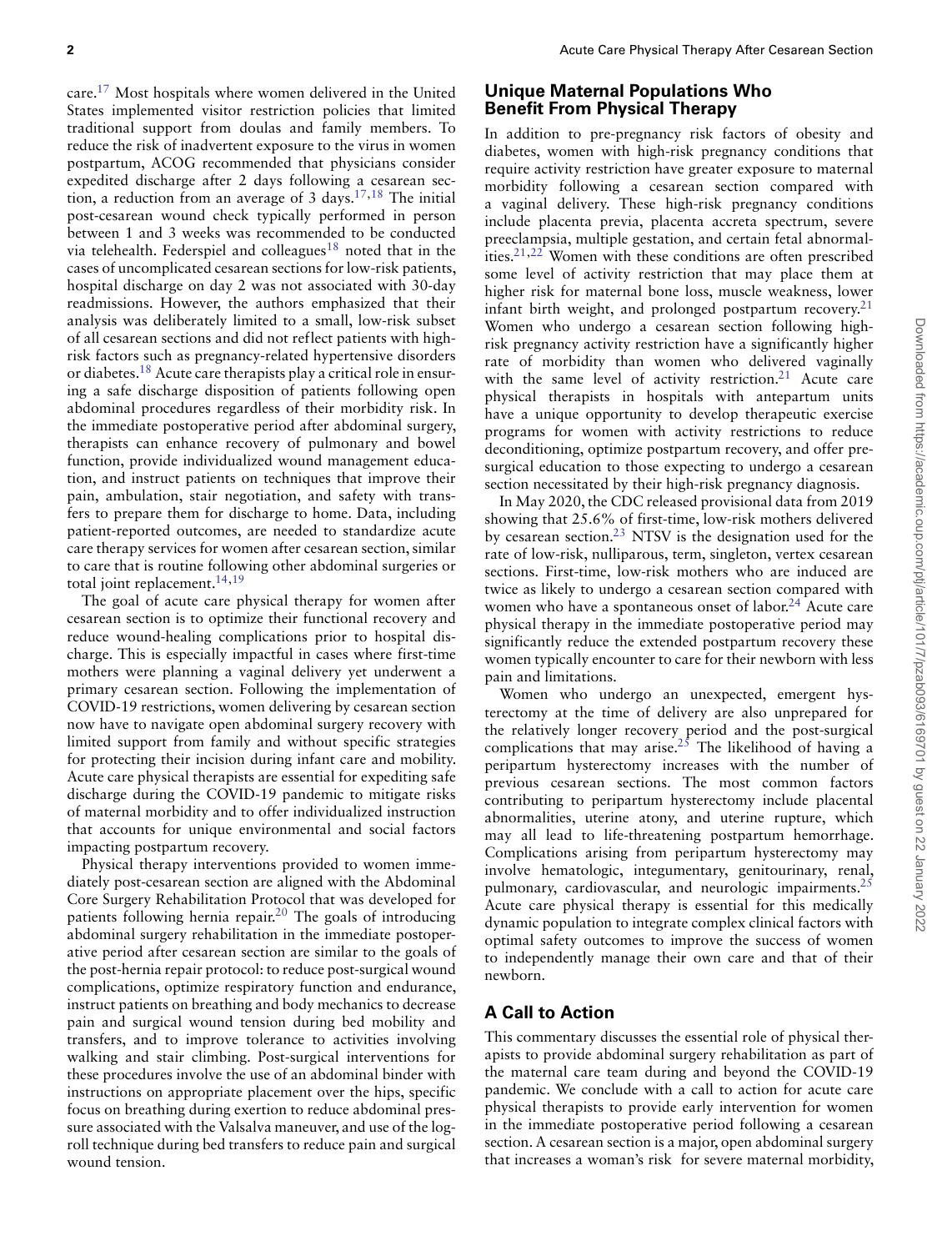decreases her functional mobility, and prolongs her postpartum recovery. The goals for early intervention are to optimize incision protection, facilitate pain reduction, improve pulmonary function, promote safe mobility during transfers, provide appropriate positioning techniques for infant care, and to reduce the incidence of respiratory, circulatory, and wound complications affecting maternal health outcomes in the United States.

The goal for women postpartum should be to have an acute care physical therapy consult within 24 hours of a cesarean section. Further research is needed to establish the effectiveness and value of early intervention for the postpartum population. Part of that process will be systematically integrating acute care therapy into existing maternal care models while measuring outcomes. The goal should be to enhance the quality of maternal care and positively influence short- and long-term maternal health outcomes by establishing obstetric rehabilitation (within 0–6 weeks) as the standard of care.

#### **Author Contributions**

Concept/idea/research design: R.L. Segraves, J.M. Segraves Writing: R.L. Segraves, J.M. Segraves Data collection: R.L. Segraves, J.M. Segraves Consultation (including review of manuscript before submitting):

R.L. Segraves, J.M. Segraves

## **Acknowledgments**

The authors would like to thank the following individuals for their expertise and valuable insights on the subject matter and editing of this manuscript: Dr Susan Clinton, co-founder of the Global Women's Health Initiative and co-owner of Embody Physiotherapy and Wellness, in Sewickley, PA; Dr Kelli Barbour, Maternal Fetal Medicine specialist and Assistant Professor of the Global Women's Health Fellowship with Baylor College of Medicine and Texas Children's Hospital in Houston, TX; and Dr Laura Keyser, co-founder of MAMA, LLC, focused on global maternal and child health initiatives.

## **Funding**

The authors have received no funding for this manuscript.

## **Disclosures**

During the COVID-19 pandemic, the authors provided acute care physical therapy services as part of a multidisciplinary team of providers with expertise in obstetrics, maternal fetal medicine, and gynecology in a level IV maternal–infant care facility, treating the most complex maternal conditions and critically ill women from antepartum to postpartum. The authors certify that they have no affiliations with or financial involvement in any organization or entity with a direct financial interest in the subject matter discussed in this manuscript.

The authors completed the ICMJE Form for Disclosure of Potential Conflicts of Interest and reported no other conflicts of interest.

## **References**

- <span id="page-2-0"></span>1. Sung S, Mahdy H. Cesarean section. In: Stat Pearls. Updated 2020. Accessed March 9, 2021. [https://www.ncbi.nlm.nih.gov/boo](https://www.ncbi.nlm.nih.gov/books/NBK546707/?report=reader) [ks/NBK546707/?report=reader.](https://www.ncbi.nlm.nih.gov/books/NBK546707/?report=reader)
- <span id="page-2-1"></span>2. Iriye BK, Gregory KD, Saade GR, Grobman WA, Brown HL. Quality measures in high-risk pregnancies: executive summary of a cooperative workshop of the Society for Maternal-Fetal Medicine, National Institute of Child Health and Human Development, and

the American College of Obstetricians and Gynecologists. Am J Obstet Gynecol. 2017;217:B2–B25.

- <span id="page-2-2"></span>3. Martin JA, Hamilton BE, Osterman MJK, Driscoll AK. Births: final data for 2018. National Vital Statistics Reports. Vol 68. Hyattsville, MD, USA: National Center for Health Statistics. 2019.
- <span id="page-2-3"></span>4. Leonard SA, Main EK, Carmichael SL. The contribution of maternal characteristics and cesarean delivery to an increasing trend of severe maternal morbidity. BMC Pregnancy Childbirth. 2019;19:16.
- <span id="page-2-4"></span>5. American College of Obstetricians and Gynecologists and the Society for Maternal–Fetal Medicine, Kilpatrick SK, Ecker JL. Severe maternal morbidity: screening and review. Am J Obstet Gynecol. 2016;215:B17–B22.
- <span id="page-2-5"></span>6. Centers for Disease Control and Prevention. Severe maternal morbidity in the United States. 2017. Accessed March 9, 2021. [https://www.cdc.gov/reproductivehealth/maternalinfanthea](https://www.cdc.gov/reproductivehealth/maternalinfanthealth/severematernalmorbidity.html#anchor_SMM) [lth/severematernalmorbidity.html#anchor\\_SMM.](https://www.cdc.gov/reproductivehealth/maternalinfanthealth/severematernalmorbidity.html#anchor_SMM)
- <span id="page-2-6"></span>7. Campbell KH, Savitz D, Werner EF et al. Maternal morbidity and risk of death at delivery hospitalization. Obstet Gynecol. 2013;122:627–633.
- <span id="page-2-7"></span>8. Centers for Disease Control and Prevention (CDC). COVID-19 (Coronavirus Disease). People with Certain Medical Conditions, 2020. Updated 2020. Accessed March 9, 2021. [https://www.cdc.](https://www.cdc.gov/coronavirus/2019-ncov/need-extra-precautions/people-with-medical-conditions.html) [gov/coronavirus/2019-ncov/need-extra-precautions/people-with](https://www.cdc.gov/coronavirus/2019-ncov/need-extra-precautions/people-with-medical-conditions.html)[medical-conditions.html.](https://www.cdc.gov/coronavirus/2019-ncov/need-extra-precautions/people-with-medical-conditions.html)
- <span id="page-2-8"></span>9. American College of Obstetricians and Gynecologists (ACOG). Obesity and pregnancy. FAQS for patients. Washington, DC, USA: ACOG; 2020. Accessed March 9, 2021. [https://www.acog.org/wo](https://www.acog.org/womens-health/faqs/obesity-and-pregnancy) [mens-health/faqs/obesity-and-pregnancy.](https://www.acog.org/womens-health/faqs/obesity-and-pregnancy)
- <span id="page-2-9"></span>10. Tastaldi L, Krpata DM, Prabhu AS et al. The effect of increasing body mass index on wound complications in open ventral hernia repair with mesh. Am J Surg. 2019;218:560–566.
- <span id="page-2-10"></span>11. Too G, Mourad M, Booker W et al. Postoperative wound complications in gestational diabetics. Am J Obstet Gynecol. 2017;216:S362.
- <span id="page-2-11"></span>12. Alkhatib H, Tastaldi L, Krpata DM et al. Impact of modifiable comorbidities on 30-day wound morbidity after open incisional hernia repair. Surgery. 2019;166:94–101.
- <span id="page-2-12"></span>13. Forgiarini LA Jr, Carvalho AT, Ferreira Tde S et al. Physical therapy in the immediate postoperative period after abdominal surgery. J Bras Pneumol. 2009;35:455–459.
- <span id="page-2-13"></span>14. Melnyk M, Casey R, Black P, Koupparis A. Enhanced recovery after surgery (ERAS) protocols: time to change practice? Can Urol Assoc J. 2011;5:342–348.
- <span id="page-2-14"></span>15. Souza Possa S, Braga Amador C, Meira Costa A et al. Implementation of a guideline for physical therapy in the postoperative period of upper abdominal surgery reduces the incidence of atelectasis and length of hospital stay. Rev Port Pneumol. 2014;20: 69–77.
- <span id="page-2-15"></span>16. Ng JA, Miccile LA, Iracheta C et al. Prone positioning of patients with acute respiratory distress syndrome related to COVID-19: a rehabilitation-based prone team. Phys Ther. 2020;100:1737–1745.
- <span id="page-2-16"></span>17. American College of Obstetricians and Gynecologists. COVID-19 FAQs for Obstetricians-Gynecologists, Obstetrics. Washington, DC, USA: ACOG; 2020. Accessed March 9, 2021. [https://www.a](https://www.acog.org/clinical-information/physician-faqs/covid-19-faqs-for-ob-gyns-obstetrics) [cog.org/clinical-information/physician-faqs/covid-19-faqs-for-o](https://www.acog.org/clinical-information/physician-faqs/covid-19-faqs-for-ob-gyns-obstetrics) [b-gyns-obstetrics.](https://www.acog.org/clinical-information/physician-faqs/covid-19-faqs-for-ob-gyns-obstetrics)
- <span id="page-2-17"></span>18. Federspiel JJ, Suresh SC, Darwin KC, Szymanski LM. Hospitalization duration following uncomplicated cesarean delivery: predictors, facility variation, and outcomes. AJP Rep. 2020;10: e187–e197.
- <span id="page-2-18"></span>19. Morisawa T, Takahashi T, Nishi S. The effect of a physiotherapy intervention on intestinal motility. J Phys Ther Sci. 2015;27: 165–168.
- <span id="page-2-19"></span>20. Abdominal Core Health Quality Collaborative. Abdominal Core Surgery Rehabilitation Protocol Physical Therapist Guide. Cleveland, OH: The Cleveland Clinic. June 17, 2020. Accessed March 9, 2021. Available at: [https://www.achqc.org/uploads/general\\_](https://www.achqc.org/uploads/general_images/ACHQC_Abdominal_Core_Surgery_Rehabilitation_Protocol_Physical_Therapist_Guide_6.17.20.pdf)